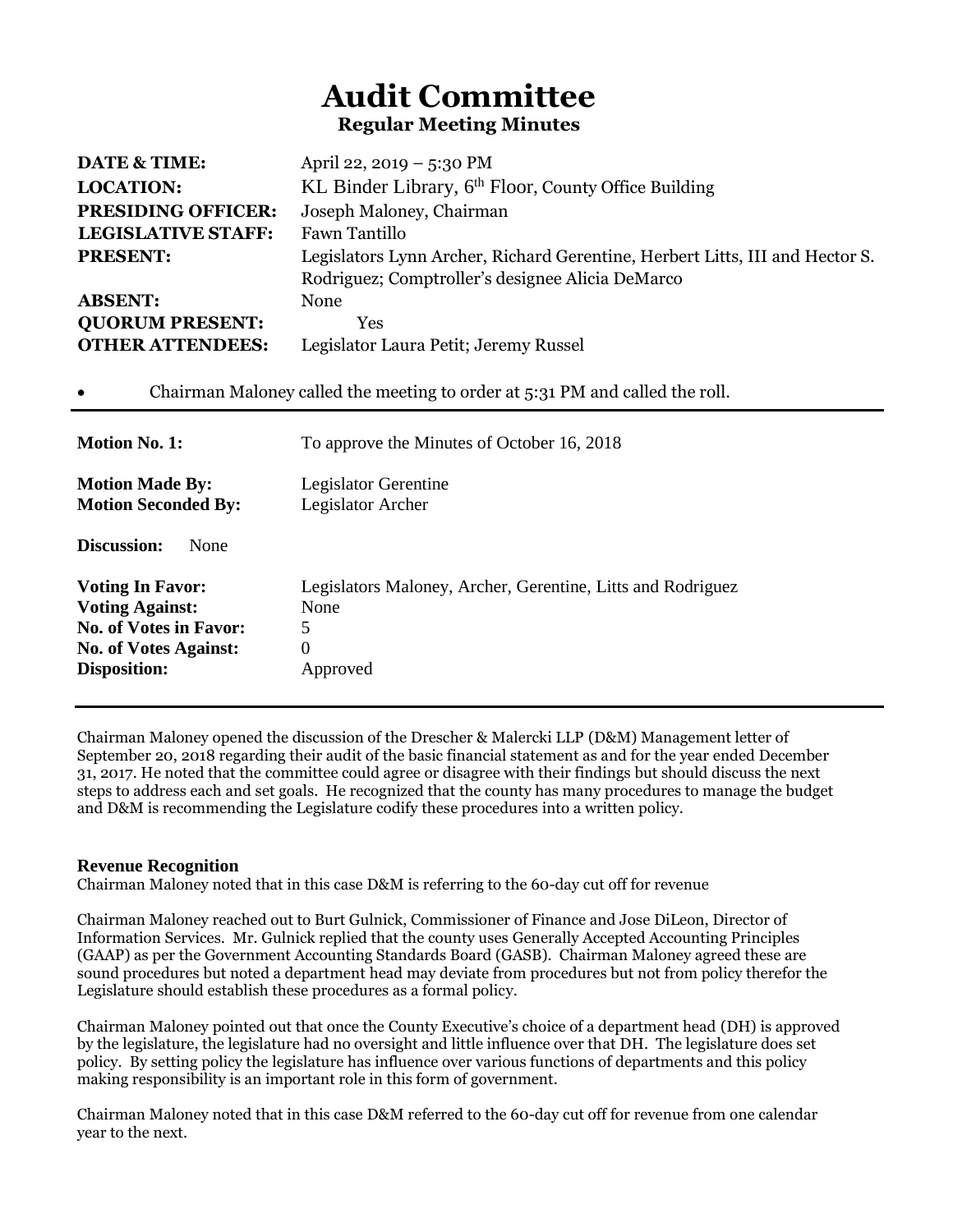Legislator Archer pointed out that these recommendations were a continuation of the recommendations from 2015 and 2016 and questioned why the Legislature has not acted on these recommendations before now.

Legislator Gerentine noted that current procedures in practice are working well and recommended focusing on areas that are not working.

Legislator Rodriguez agreed that current procedures work well but as the County transitions to a new County Executive it would be prudent to codify procedures.

Ms. DeMarco explained in the past revenue had no formal cut off. When the County received revenues from the prior year they were recorded in the prior year. Using general accounting principles D&M said that is not what they are auditing against. She said the Finance Department has adjusted procedures to reflect D&M suggestion for a 60-day cut off but D&M would like to see that adopted as part of a formal policy.

The committee had a brief discussion regarding if there was a need to address this if the procedure is working.

Legislator Litts recommended asking Commissioner Gulnick to submit the current procedures, review it and institute it as a policy.

Chairman Maloney will ask Commissioner Gulnick describe the current GAAP procedures in practice.

Legislator Litts asked that it be circulated to the committee before the next meeting.

#### **Information technology disaster recovery plan and risk assessment**

Chairman Maloney introduced the second D&M recommendation to formalize an information technology disaster recovery plan. He discussed this with IT Director DeLeon who shared a draft they are working on. Chairman Maloney reminded members that the county contracted for a \$40,000 draft plan in 2012. The current draft, IT is working on, is essentially the same as the 2012 draft. Chairman Maloney felt it needed to be a priority to finalize the current working draft, formally adopt it as a policy, communicate it to department heads and include it in annual department head training.

Legislator Rodriguez suggested inviting Director DeLeon to a future meeting to walk the committee through the plan so they understand it and discuss how it can be updated to keep up with changes in technology.

Legislator Archer said an Eisner Amper (EA) report identified cyber security as an issue and the Economic Development committee asked Director DeLeon to incorporate the EA recommendations into one copy and they hope to have that within a month or so. She suggested they ask Director DeLeon to do the same with this draft disaster recovery plan.

Chairman Maloney has no problem with Economic Development working on this but observed it will be very involved.

The committee discussed the challenges of setting policy to keep up with every changing technology. They agreed a policy should include a requirement for regular updates be required on a specified time frame. The committee agreed to let Economic Development committee work on this policy and will follow up with them.

#### **Construction in Progress**

Chairman Maloney said the counties Capital Asset policy should include a Capital Work in Progress (CWIP) report. In an email, Commissioner Gulnick agreed the current Capital Asset policy could be amended to include CWIP.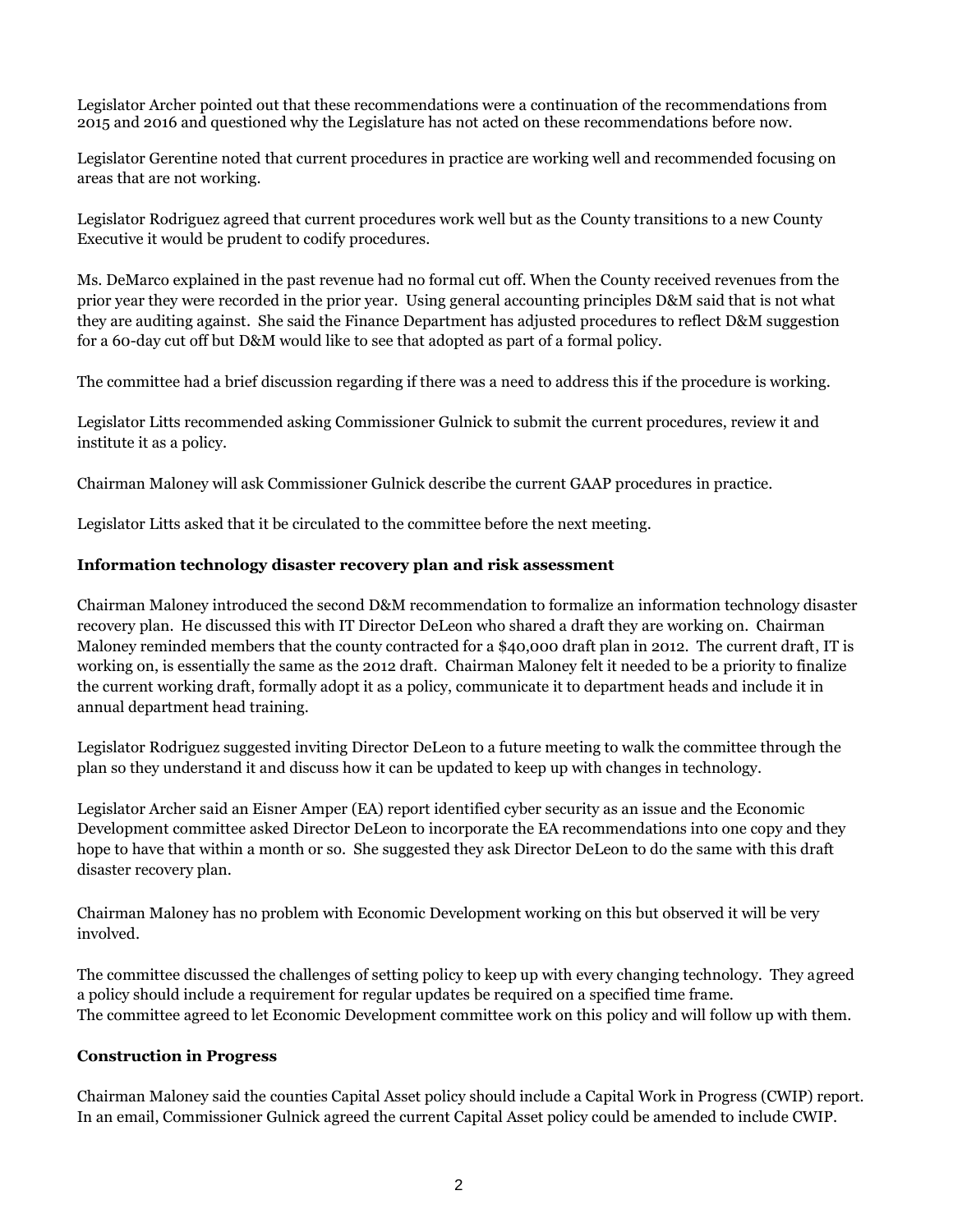The committee discussed asking staff to work with Commissioner Gulnick to write an amendment to include CWIP in the Capital Asset Policy.

## **Debt Management**

Chairman Maloney would like to get examples of what other counties Debt Management Policy.

Ms. DeMarco suggested that any debt management policy should be general enough to be versatile.

Several members made reference to the Dutchess County Debt Management policy. The committee discussed W&M working on this policy with Commissioner Gulnick.

# **Succession Planning**

D&M pointed out that the County does not have a formal succession plan for key positions throughout the County. The committee discussed the importance of maintaining institutional knowledge and grooming individuals under existing DH for future leadership roles; many employees are subject to Civil Service requirements for promotion; the challenges of an unexpected DH departure and the occasional to seek a DH from outside the current department.

Legislator Rodriguez suggested this applied to DH and not all positions. In a case where the departing DH is available to help a new DH transition into the position the legislature could approve a budget amendment to cover the salary for the departing DH to remain when the situation is appropriate to do so. He emphasized that while the legislature may vote to approve a new DH, the choice of DHs falls under the purview of the County Executive.

Chairman Maloney will contact D&M to request examples of the policies they referenced.

Legislator Litts suggested each department submit an organizational chart. This was discussed during the budget process and they did not receive the requested information.

Chairman Maloney will reach out to the County Executive's Office for a list of key positions that office anticipates will need succession plans. He also wants to get specific examples of what key positions they were talking about and give us examples of policies from other counties.

Legislator Archer described succession planning as an ongoing process where individuals are groomed and trained to take on a leadership role.

Legislator Rodriguez noted the county has done succession planning informally. He understands why D&M brought it up but does not feel it is an issue for the legislature to deal with. The D&M Management letter went to the administration. In an Executive form of government, the authority lies with the Executive.

Legislator Litts discussed private sector vs. private industry. The NYS Retirement system requires a minimum of 30 days' notice of retirement. He noted that sometimes a temporary title can be used to allow overlap and training and perhaps the legislature should consider a policy that would allow or encourage temporary titles rather than leaving a 4 to 6-week gap of leadership.

The committee discussed civil service vs. management confidential positions; the benefits of ongoing training; what is the plan if key leaders suddenly leave.

Chair Maloney suggested emailing Drescher & Malecki for examples from other counties of best practices and email departments to see what key positions they identify.

Legislator Petit suggested asking personnel for guidance.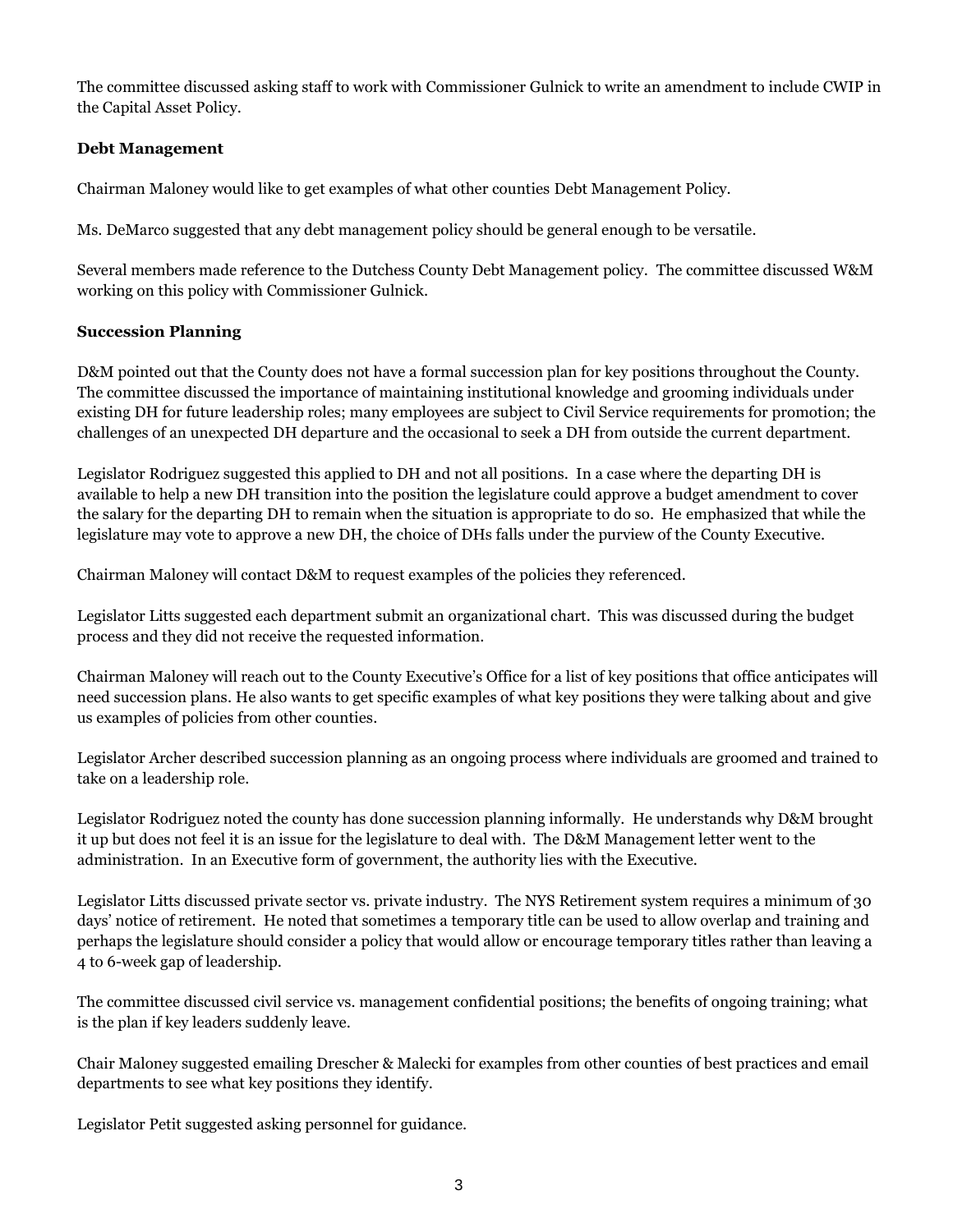The committee discussed requests to the County Executive for organizational charts that have gone unanswered.

# **Software Utilization**

Chair Maloney reported there was a concern regarding scanning in journal entry reports and that Commissioner Gulnick said is being done now; HUB a new user friendly tool being developed for the New World user system is still under

## **Bank Reconciliation**

Chair Maloney pointed out that this discussion involved the Comptroller's office, he recused himself and asked Legislator Archer to cover this in Ways and Means.

Legislator Archer and Ms. DeMarco said the program is in place and being used, entries are being made and a policy will be put in place to discuss the expectation and timing of entries.

## **Drescher & Malecki**

Chair Maloney asked if there were any other items on the report that the committee wanted to discuss. There was a brief discussion of the timing of their work in 2019.

#### **New/Old Business**

### **Targeted Audits**

Legislator Rodriguez wanted to follow up on the requests from various legislators for targeted audits on various groups like Family of Woodstock programmatic audits and the Sheriff Commissary.

Chair Maloney felt it was appropriate for the chairs of the standing committee to make recommendations for Specialized Audits they would like.

Chair Maloney summarized that Ways and Means would oversee the Debt Management Policy and the Economic Development Committee would oversee Information Technology. He felt progress could be made quickly on a policy for Construction in Progress and Revenue Recognition.

**Old Business:** None

There being no further business before the Committee,

| <b>Motion to Adjourn</b>      |                         |
|-------------------------------|-------------------------|
| <b>Motion Made By:</b>        | <b>Legislator Litts</b> |
| <b>Motion Seconded By:</b>    | Legislator Rodriguez    |
| <b>No. of Votes in Favor:</b> | 5                       |
| <b>No. of Votes Against:</b>  | 0                       |
| Time:                         | $6:37$ pm               |